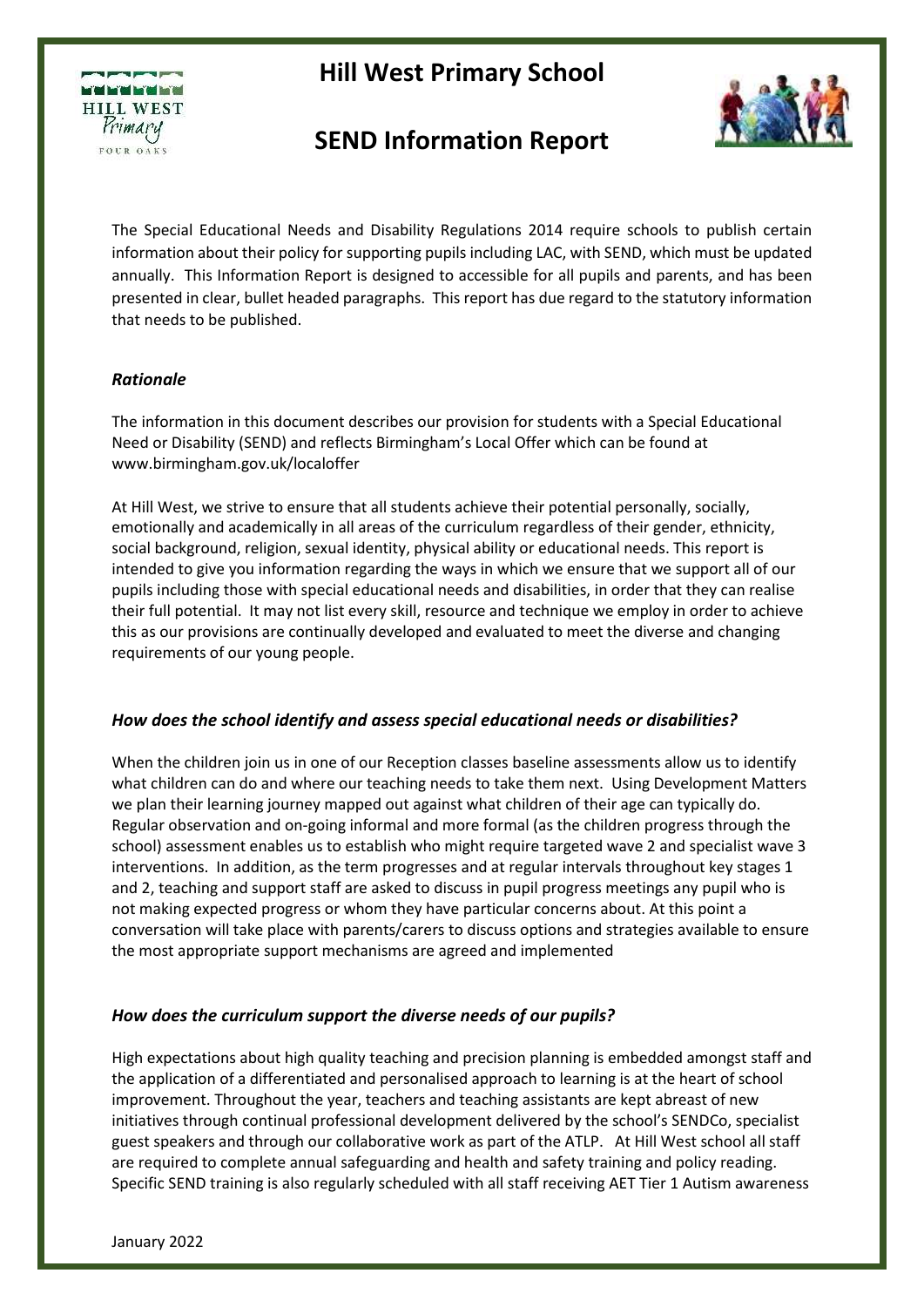

# **SEND Information Report**

training and key staff undertaking Tier 2 and Tier 3. Further training to ensure wave 2 and 3 interventions are also effectively delivered has also taken place with Teaching Assistant's achieving accreditation. We have worked with Relax Kids to enhance our awareness of mental health wellbeing and have developed the skill-set and approaches used by our leadership team. Mindfulness is also an accredited course that our Assistant Head and a member of support staff have undertaken as another well-being medium in supporting pupils and staff at Hill West and across our Trust.

In school we assess whether a young person has a special educational need or disability in different ways. Some of these may include;

- $\triangleright$  Observations
- $\triangleright$  Teacher feedback
- $\triangleright$  School based test results
- $\triangleright$  Information from parents / carers
- $\triangleright$  Information from the young person
- $\triangleright$  Specialist assessments carried out by outside agencies working in collaboration with the school (with parent/carer consent)
- $\triangleright$  Transition information
- $\triangleright$  A specialist external report from an education, health or social care professional

A person centred approach is then used in consultation with parents and outside agency specialists in the form of a graduated cycle to underpin the provision and interventions required;

**Wave 1 (universal support);** This includes quality inclusive teaching, which takes into account the learning needs of all pupils in the classroom. It requires teachers to provide differentiated work and create an inclusive learning environment.

**Wave 2 (universal plus / targeted intervention – school support); This includes specific, additional** and time-limited interventions that are provided for some pupils who need help to accelerate their progress to enable them to work at or above age-related expectations. They are often designed to support a group of pupils with similar needs and targeted interventions are generally focused on literacy, numeracy and social / emotional development. Pupils on a wave 2 intervention are identified as having "SEN support" and we signify this to staff as 'k' code as outlined in the SEND Code of Practice 2014.

**Wave 3 (additional needs / specialist intervention - statement / Education Health Care Plan)**; This includes specialist provision for a minority of pupils where it is necessary to provide highly tailored interventions to accelerate progress or enable pupils to achieve their potential. Pupils receiving a wave 3 intervention and / or specialist external support on a 1:1 basis are identified as having high focused "SEN support". Students may (if not already in receipt of) need to undergo a holistic statutory assessment of their needs which may result in an Education Health Care Plan being agreed and issued by the Local Authority. Evidence in support of an EHCP needs to be gathered and clearly documented through the graduated cycle – this usually takes at least two academic terms to evidence.

**Education Health Care Plan**; A small minority of pupils may join our school with an EHCP or require a Local Authority statutory assessment of their needs having received support through the above graduated approach. The holistic and person centred plan will clearly outline the very specific areas of special educational need and / or disability a pupil has, the support they require and the short /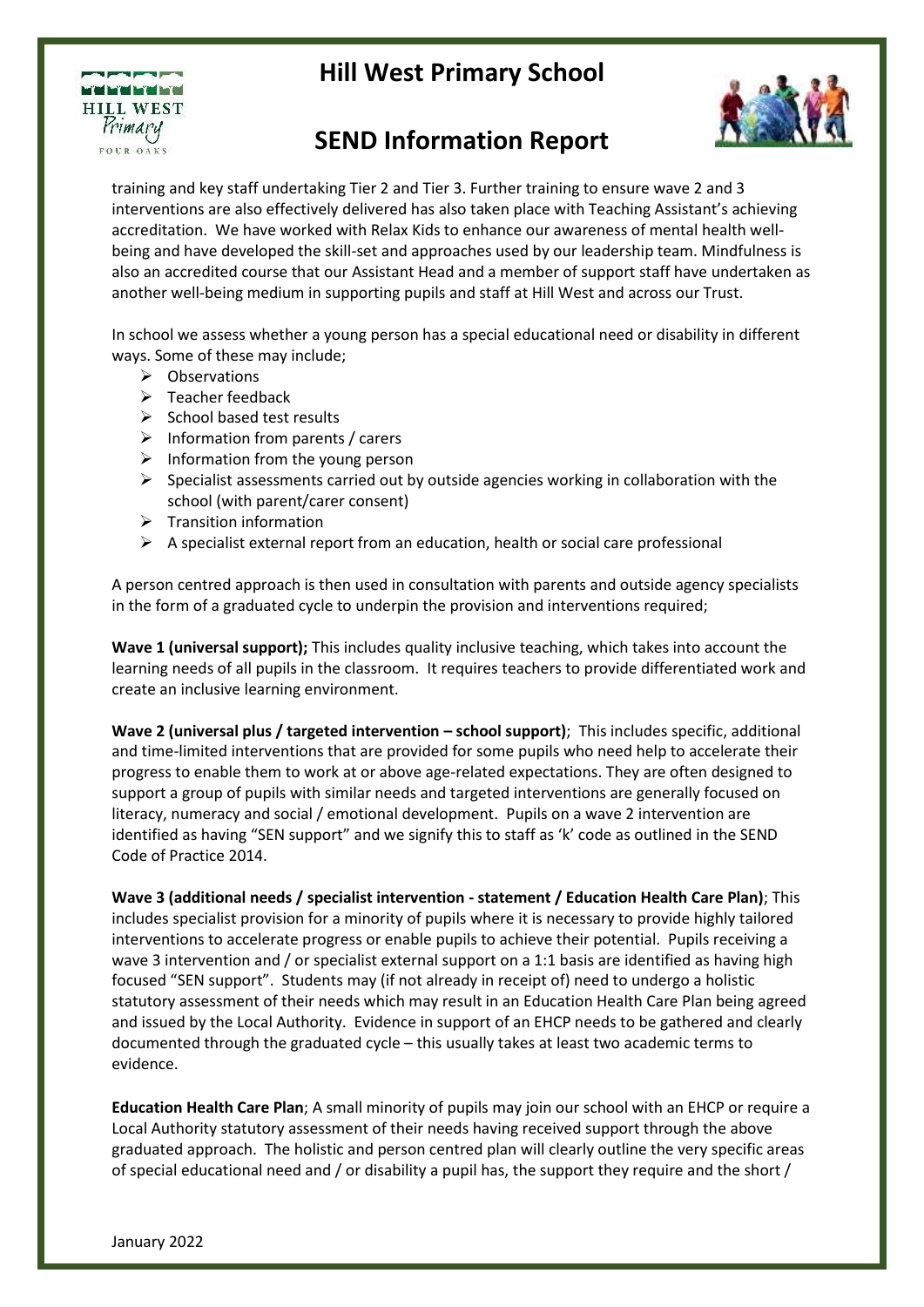



# **SEND Information Report**

long term desired outcomes. The plan is reviewed at least annually and at this point feedback is obtained from the young person, significant people in their lives, teachers and external professionals involved in their care and education so that the impact of provision can be measured and new targets set. For further details regarding this process, information can be found at; www.birmingham.gov.uk Assessment of needs section.

### *What are the interventions / provisions / adaptations available to support students with SEND?*

The list below is an example of the various wave 2 and 3 provisions available to our students as part of the graduated approach:

| <b>Cognition &amp; Learning</b>         | Learning Continua<br>$\bullet$<br>Reading programme i.e. Toe By Toe /<br>Floppy's Phonics<br>Spelling programme i.e. Word Wasp<br>Precision teaching<br>Colour overlay - visual stress<br>Access to an ICT device for extended<br>writing Shared access to in class<br>support |
|-----------------------------------------|--------------------------------------------------------------------------------------------------------------------------------------------------------------------------------------------------------------------------------------------------------------------------------|
|                                         | Subject specific intervention groups<br>Referral / assessments - Pupil & School<br>Support                                                                                                                                                                                     |
| Social Emotional and Mental Health      | Learning Continua<br>٠<br>Mindfulness<br>Counselling<br>Mentoring<br>Child and Adult Mental Health Service -<br>Forward Thinking Birmingham Referral<br>to Community Paediatrics                                                                                               |
| Speech Language and Communication Needs | Learning Continua<br>$\bullet$<br>Speech and language - Vocab group<br>Personalised 1:1 programme<br>Access to a Speech and Language<br>$\bullet$<br>Therapist                                                                                                                 |
| Sensory / Physical Impairment           | Learning Continua<br>$\bullet$<br>Individual resources / aids as guided by<br>$\bullet$<br>specialist sensory support teams<br>Reasonable adjustments made to<br>timetable<br>Referral to Paediatric, Occupational or<br>Physiotherapy<br>Sensory profile                      |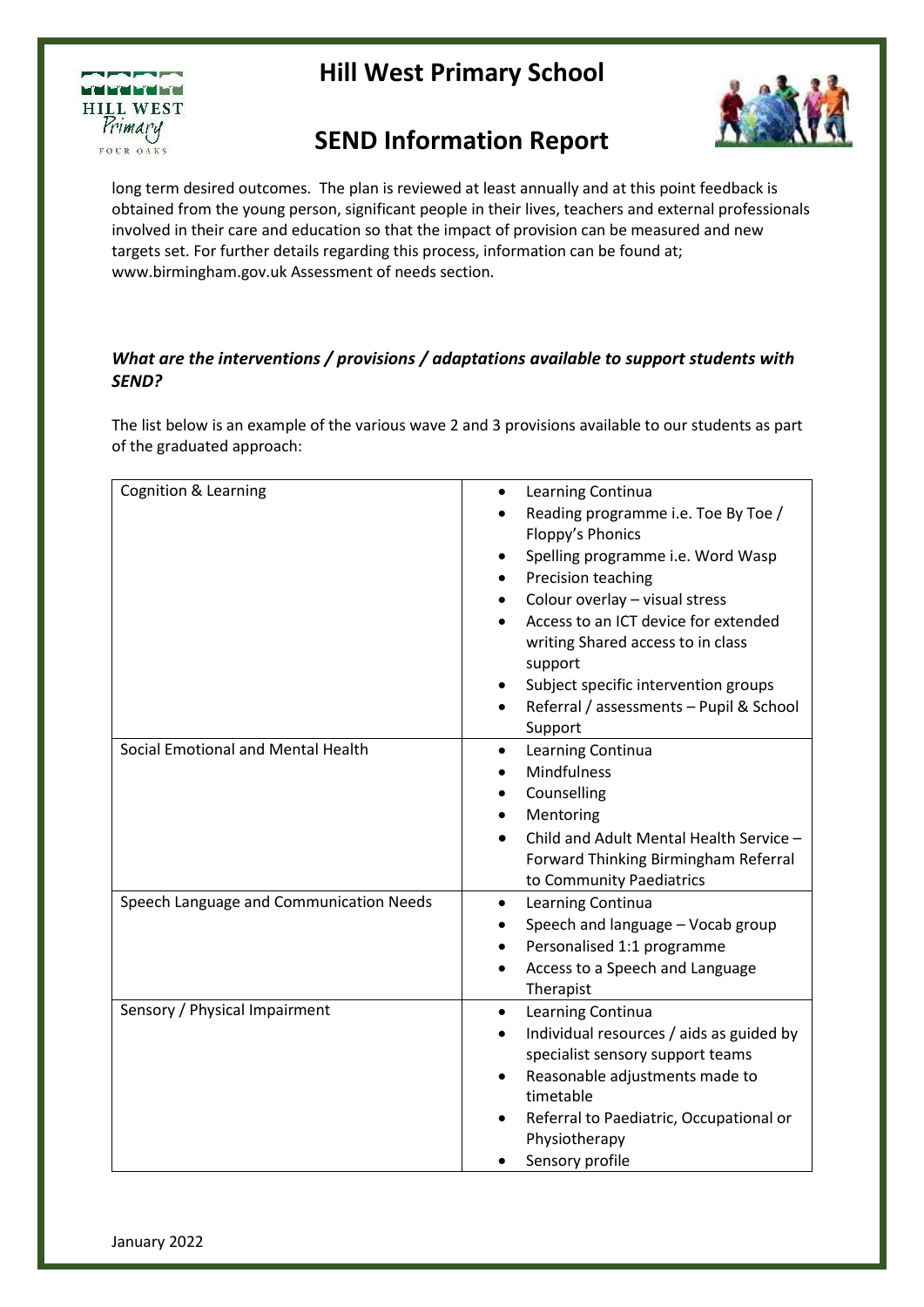

# **SEND Information Report**



### *How do we report and feedback to parents / carers?*

All pupils will receive progress reports throughout the school year having undergone assessments and knowledge checks detailing their attainment, effort and achievements from across their subject areas. Should teachers, Phase Leaders or parents have any interim concerns, home to school contact is essential to swiftly intervene and identify appropriate support / ways forward. Parent/carers also have the opportunity to contribute to their child's learning targets through termly pupil learning profiles. Formally this is done in line with consultation evenings and review meetings however, should information need updating this can be done at any given time in order to keep teachers informed of how best they can support students. A copy is also posted home prior to parent's evenings for consideration and annotated amendments.

#### *Our Inclusion Team*

Our Inclusion Team consists of our school SENDCo and our Phase One leader– Mrs Rebecca George, our Phase Two Assistant Head; Mrs Jaimey Thomas, our Phase Two Assistant Head and Dr Rhian Warrack, our Phase 3 Deputy Head. Where necessary assessment, advice and guidance is also sought from our external agencies;

- **▶ Communication & Autism Team**
- ▶ Pupil & School Support Services
- $\triangleright$  Speech and Language Therapist
- $\triangleright$  Educational Psychologist
- $\triangleright$  Forward Thinking Birmingham

As an Academy Trust our SENDCos and inclusion teams also value working collaboratively to share best practice and develop expertise.

### *How are students with special educational needs and disabilities supported with their phases of transition?*

During the summer term, prior to admission in Reception, our inclusion team work collaboratively with the early years staff to visit our partner nursery schools so that information can be shared, parents can be met with and additional visits can be arranged for pupils with SEND that require additional support in preparation for transferring to school. For children that have an EHCP or require specific transition support, additional sessions are scheduled throughout the summer term offering parents and their children the opportunity to familiarise themselves with Hill West, key staff and the provisions available.

### **How are parents / carers of children with special educational needs or disabilities involved in the education of their child?**

At Hill West Primary School we have an open door policy for parents/carers. We want all parents/ carers to be involved in the education of their child as young people learn best if there is a strong partnership between home and school with regular opportunities for honest and open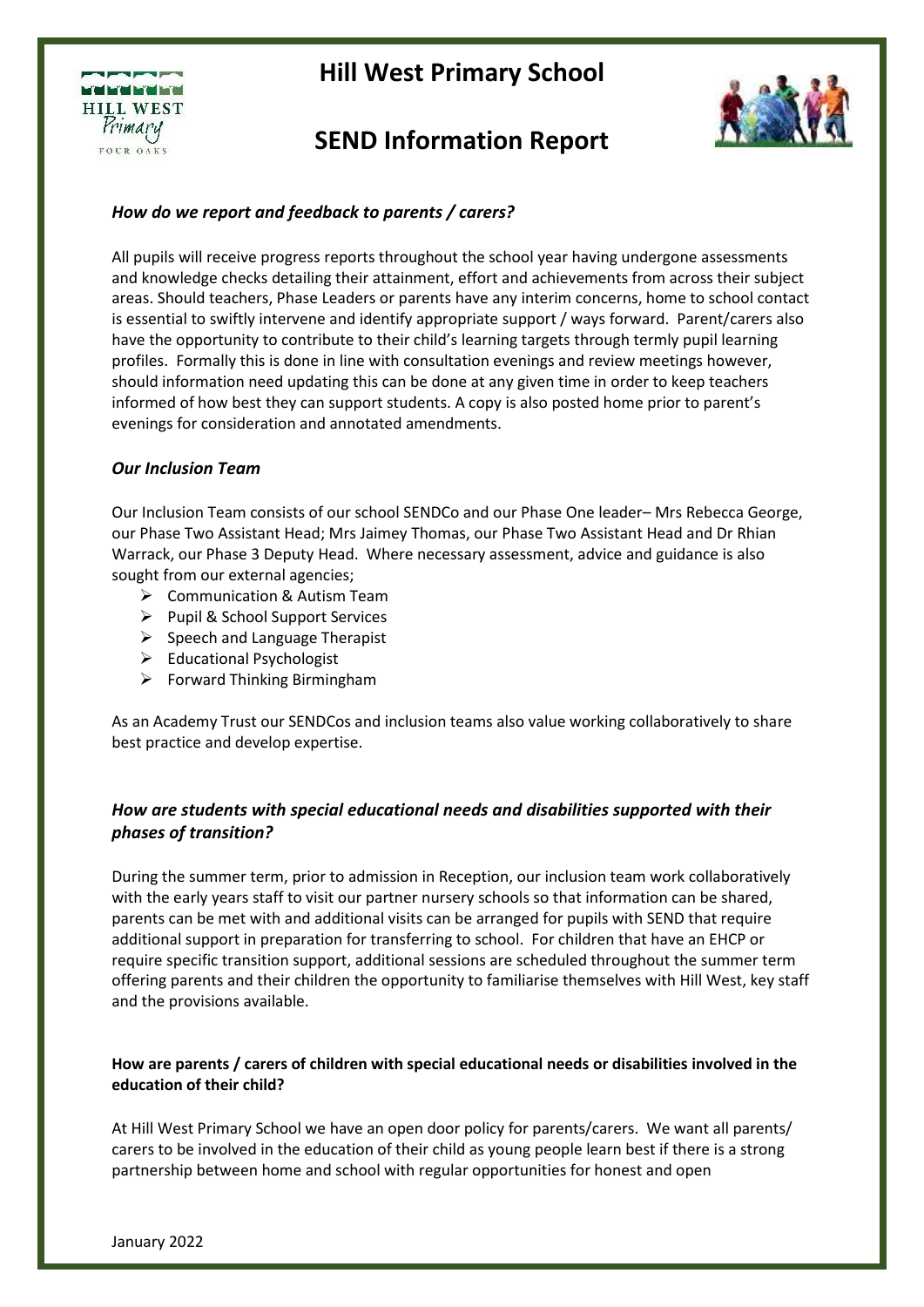



# **SEND Information Report**

communication. Our SENDCo or a representative from the Inclusion team is available at all parent consultation events and can be contacted by telephone / email should an individual query or meeting be required.

### *How are students with special educational needs or disabilities involved in their own education?*

Pupil voice is also recognised and valued at Hill West. We use person centred tools and approaches to ensure that our pupils are actively involved in their review meetings and decision making regarding their support and provision. We have a school culture that promotes pupil leadership with all pupils having the opportunity to raise their views via our school council or directly to their class teacher. Our school also collects pupil and parent voice at timely intervals throughout the year via questionnaires to enhance our systems, practices and events.

### *How is SEND provision evaluated?*

Both our school provision and external support for pupils with SEND are regularly monitored. This is embedded within the Trust's and whole school quality assurance and performance management cycles, and is integral within our regular teaching and learning review systems, data collections and half termly Academy Class Profiles. Findings are then actioned and closely monitored by the school based SENDCo and Senior Leadership Team.

### *How do I contact the Special Educational Needs and Disabilities Co-ordinator?*

In the first instance should a parent / carer have a query they would like to raise regarding their child's special educational need or disability we ask that they make contact via email or telephone to our school based SENDCo. A face to face meeting can also be arranged via email, telephone or through our school receptionist at a mutually convenient time.

Hill West School SENDCo Mrs Rebecca George 0121 3085392 [enquiry@hillwest.bham.sch](mailto:enquiry@hillwest.bham.sch) (mark for the attention of Mrs Rebecca George).

### *How are complaints dealt with?*

Parents/carers who are concerned about the provision being offered to their child should first of all speak to the school SENDCo. If a parent / carer is unhappy about the resolution of their complaint or if it is of a more serious nature, then this should be raised with the Head Teacher. The complaints procedure can be found on the school's website or can be requested from our school reception.